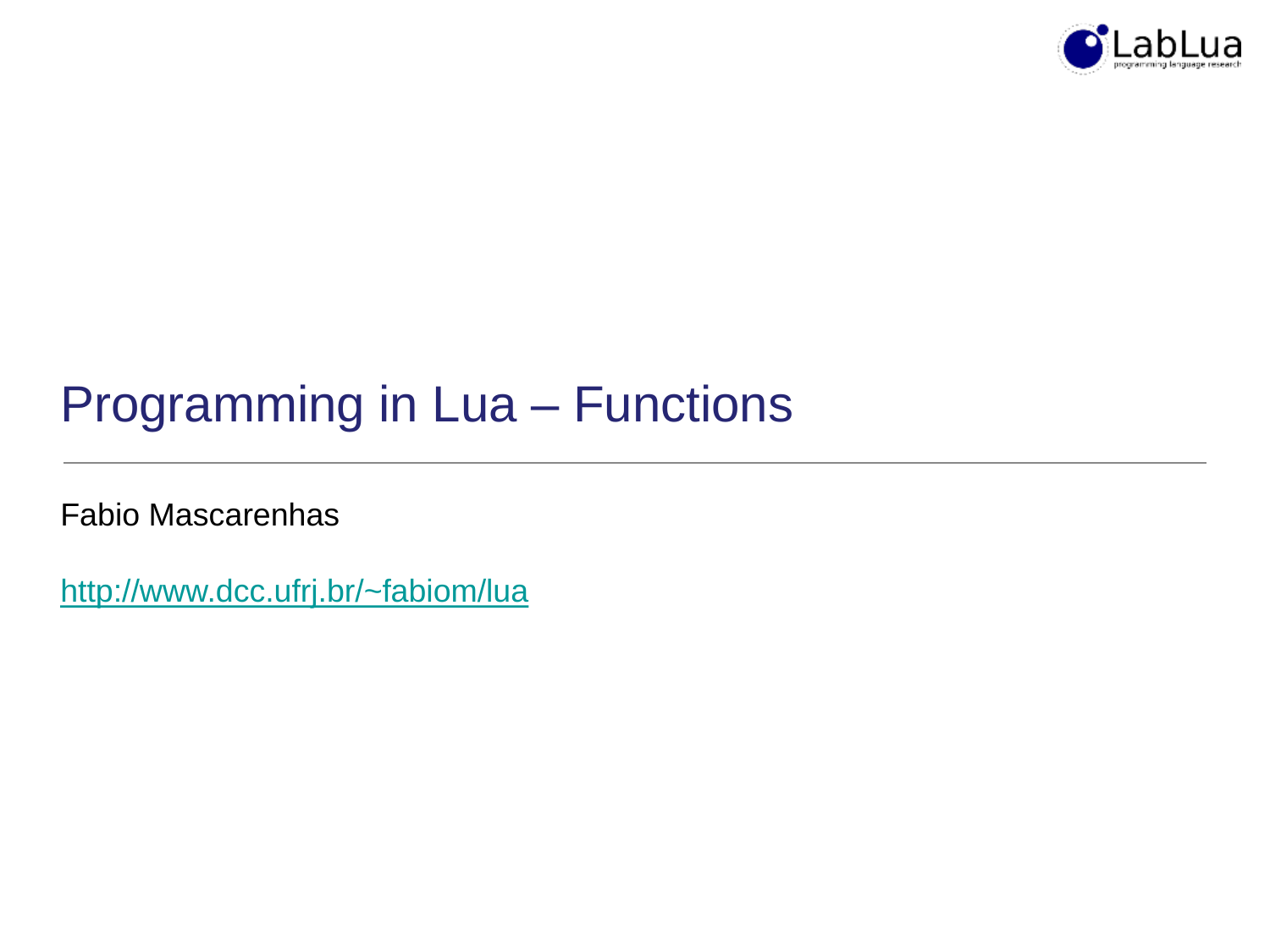

### **Functions**

- A function abstracts and parameterizes a sequence of statements and expressions
- A function call can be a statement or an expression, depending on whether we are interested in which values a function returns (if any) or just its side effects

> print(8\*9, 9/8) ~# of the m km  
72 1.125  
> x = math.sin(3) + math. cos(10) 
$$
E \times P \times S \cup U \rightarrow
$$
  
> print(x, cos.data)  
-0.69795152101659 06/23/13 14:49:03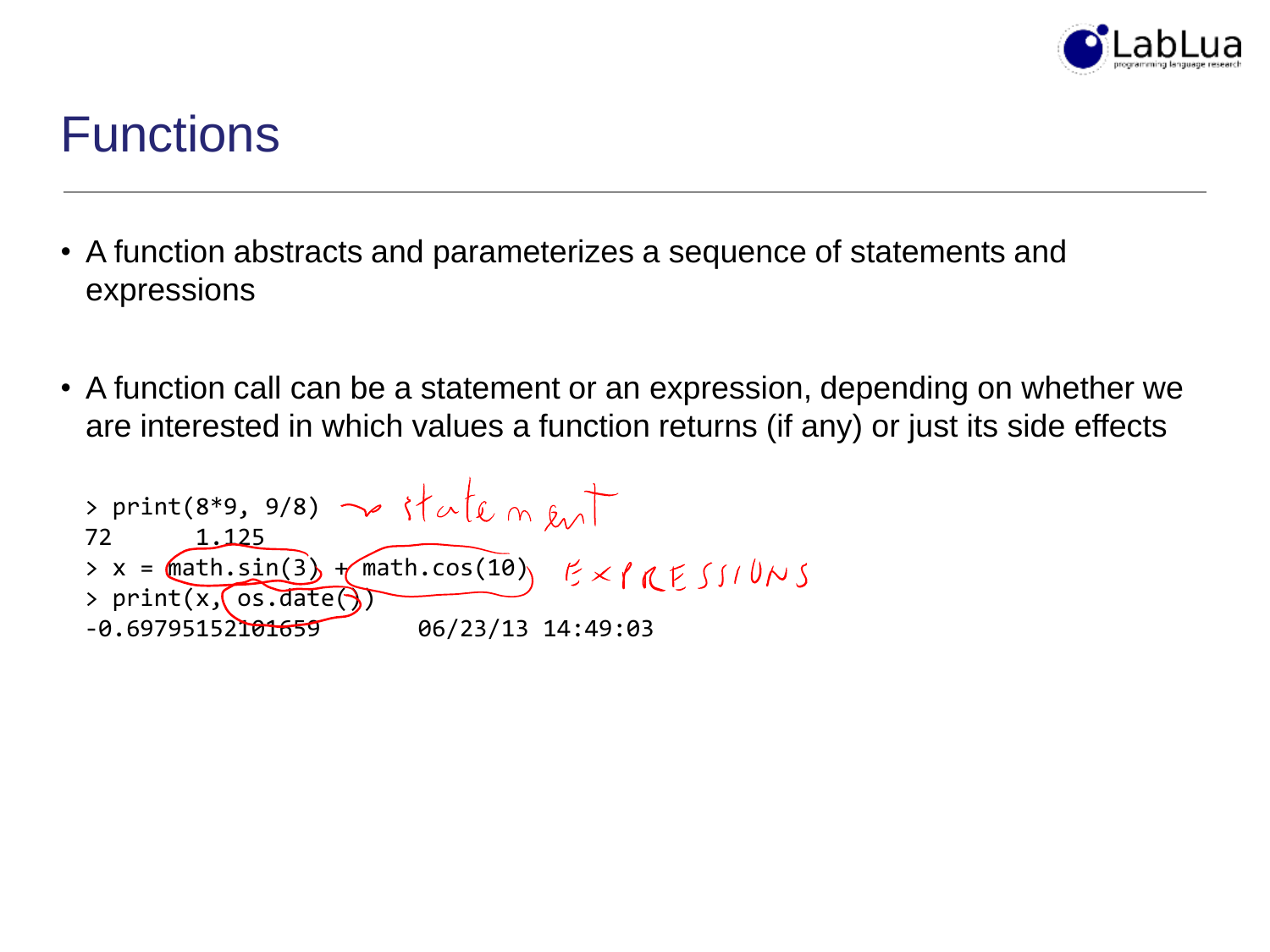

#### Functions are values

• Functions are values, and have no exclusive namespace, so you have to be careful to not shadow built-in functions

```
> print(print)
function: 0000000068B94B40
> do
>> local print = 10
>> print(print)
>> end
stdin:3: attempt to call local 'print' (a 
number value)
stack traceback:
        stdin:3: in main chunk
        [C]: in ?
```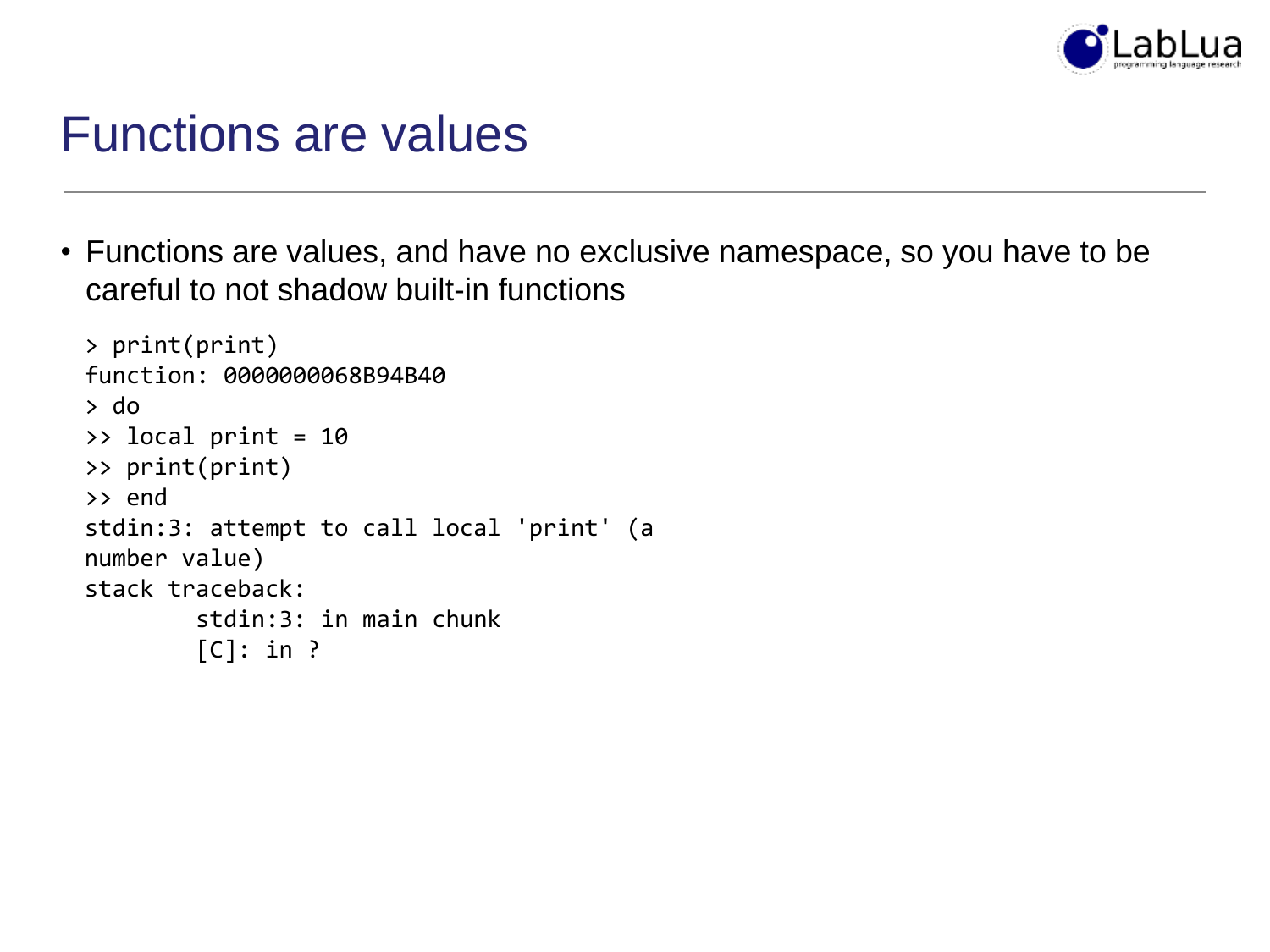

# Defining functions

• You can define new **local** functions very easily:

```
local function max(a, b)
 return (a > b) and a or b
end
```
- Local functions are local to the chunk, just like local variables
- The body of a function is a chunk, and the parameters are local variables in this chunk
- A return statement returns from a function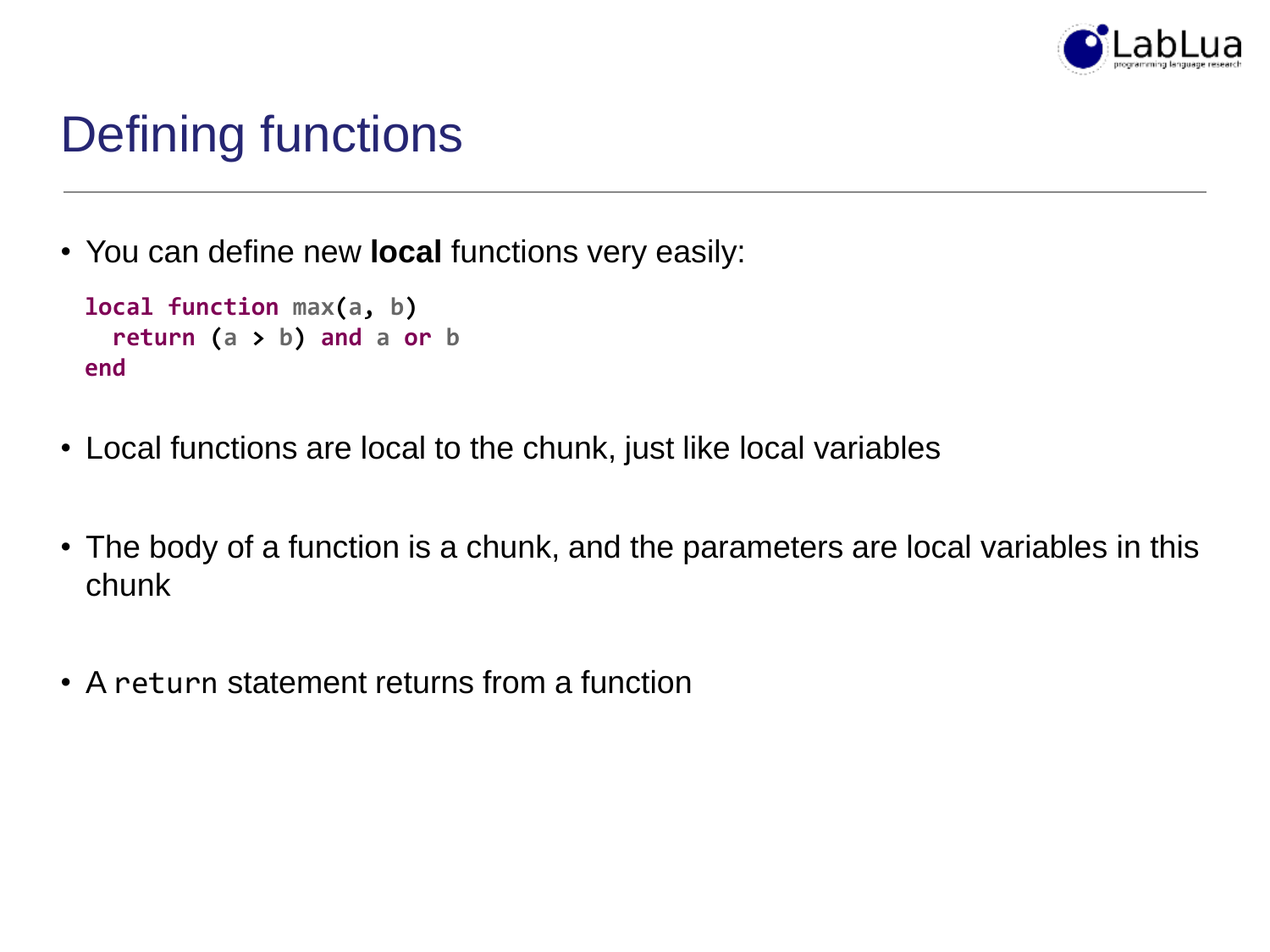

### "Global" functions

• You can also write function definitions without the local keyword; in this case, the function gets assigned to the specified variable:

```
function max(a, b)
 return (a > b) and a or b
end
```
- If there is no local variable named max in scope then the function gets assigned to the global variable max
- To see the difference, the following is equivalent to the definition in the previous slide:

```
local max
function max(a, b)
 return (a > b) and a or b
end
```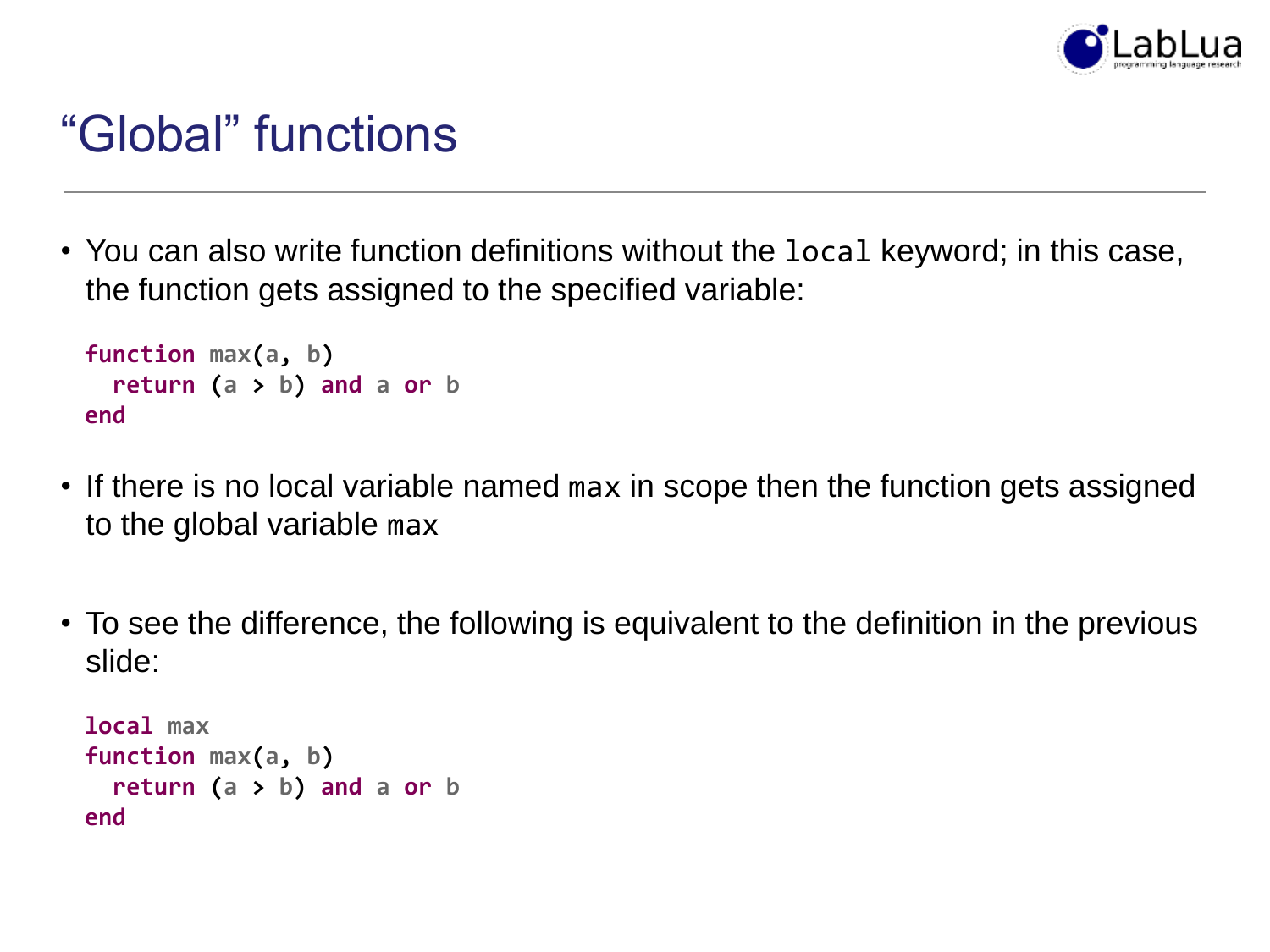

### Anonymous functions

• A third way of defining functions is anonymously, with an expression instead of a statement:

```
local max = function (a, b)
 return (a > b) and a or b
end
```
- All Lua functions are in fact anonymous, and "defining" a named function is actually assigning an anonymous function to a variable (global or local)
- Using function definition statements instead of plain assignment and anonymous functions is better programming style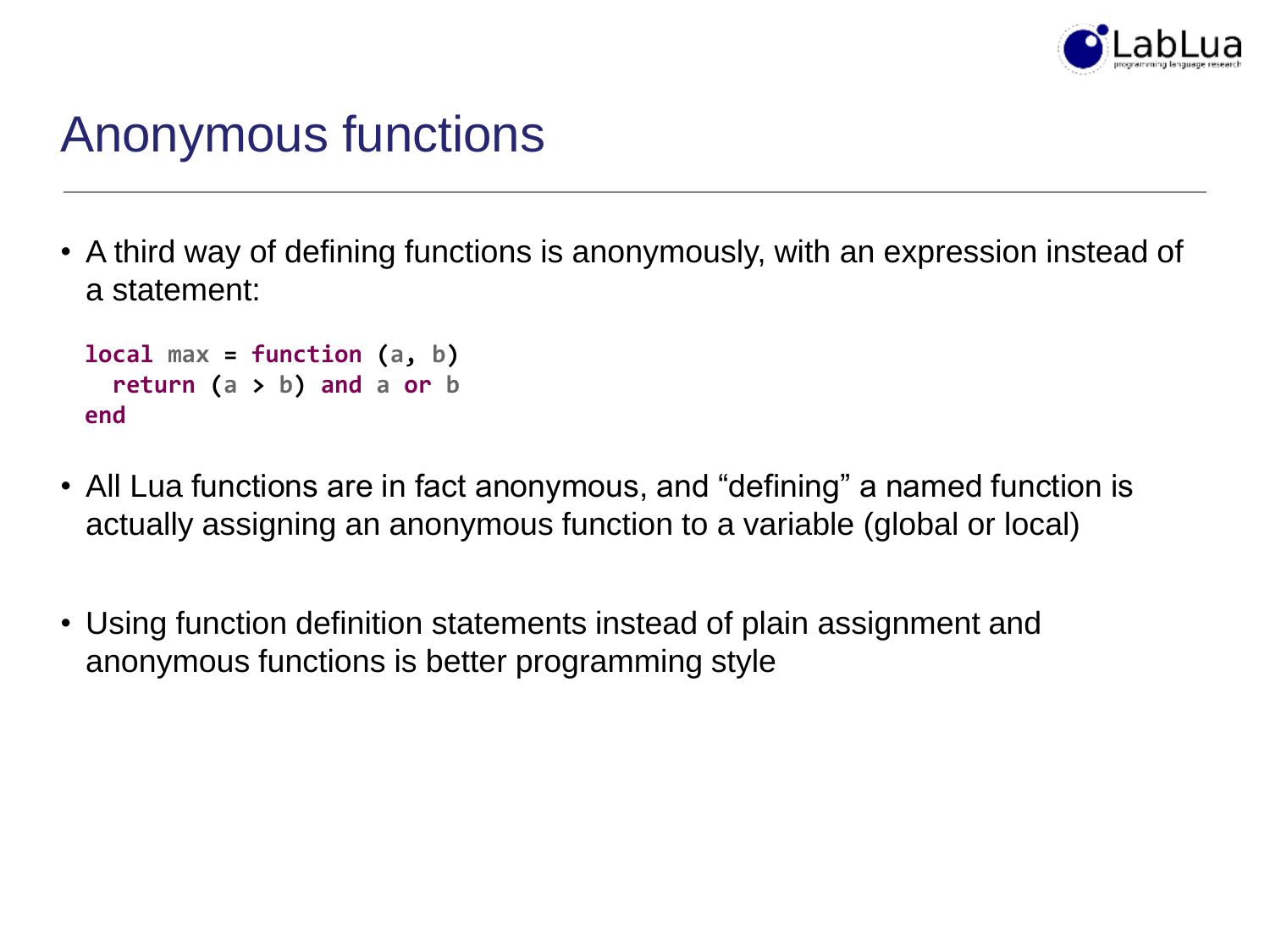

### Multiple results

• Functions can return multiple results; this is very useful with multiple assignment, or when calling functions that expect multiple parameters

```
> s, e = string.find("hello Lua users", "Lua")
> print(s, e)
7 9
> print(string.find("hello Lua users", "Lua"))
7 9
```
• Just list all return values to return:

```
function maxmin(a, b)
  if a < b then
    return b, a
 else
    return a, b
 end
end
```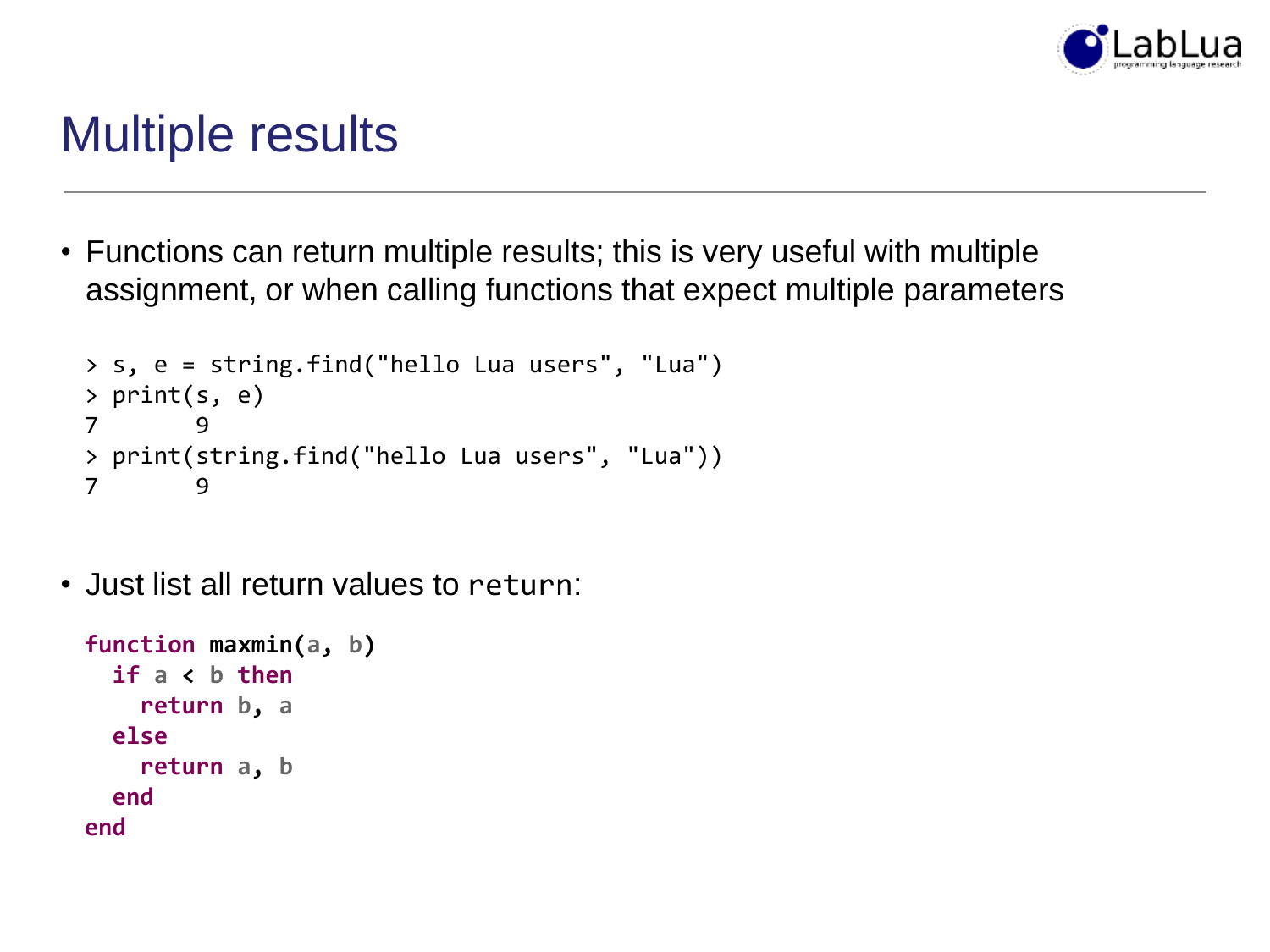

### Using multiple results

• Whenever a function call appears last in a list of expressions, Lua will append all of the results of the function to the list

```
> a, b = maxmin(2, 3)> print(a, b)
3 2
> a, b, c = 1, maxmin(2, 3)> print(a, b, c)
1 3 2
> print("maxmin(2, 3)", maxmin(2, 3))
maxmin(2, 3) 3
> function f(x) return maxmin(x, 0) end
> print(f(-4))0 -4
```
• Otherwise, Lua uses just the first result and ignores the rest (if there are no results, Lua uses nil)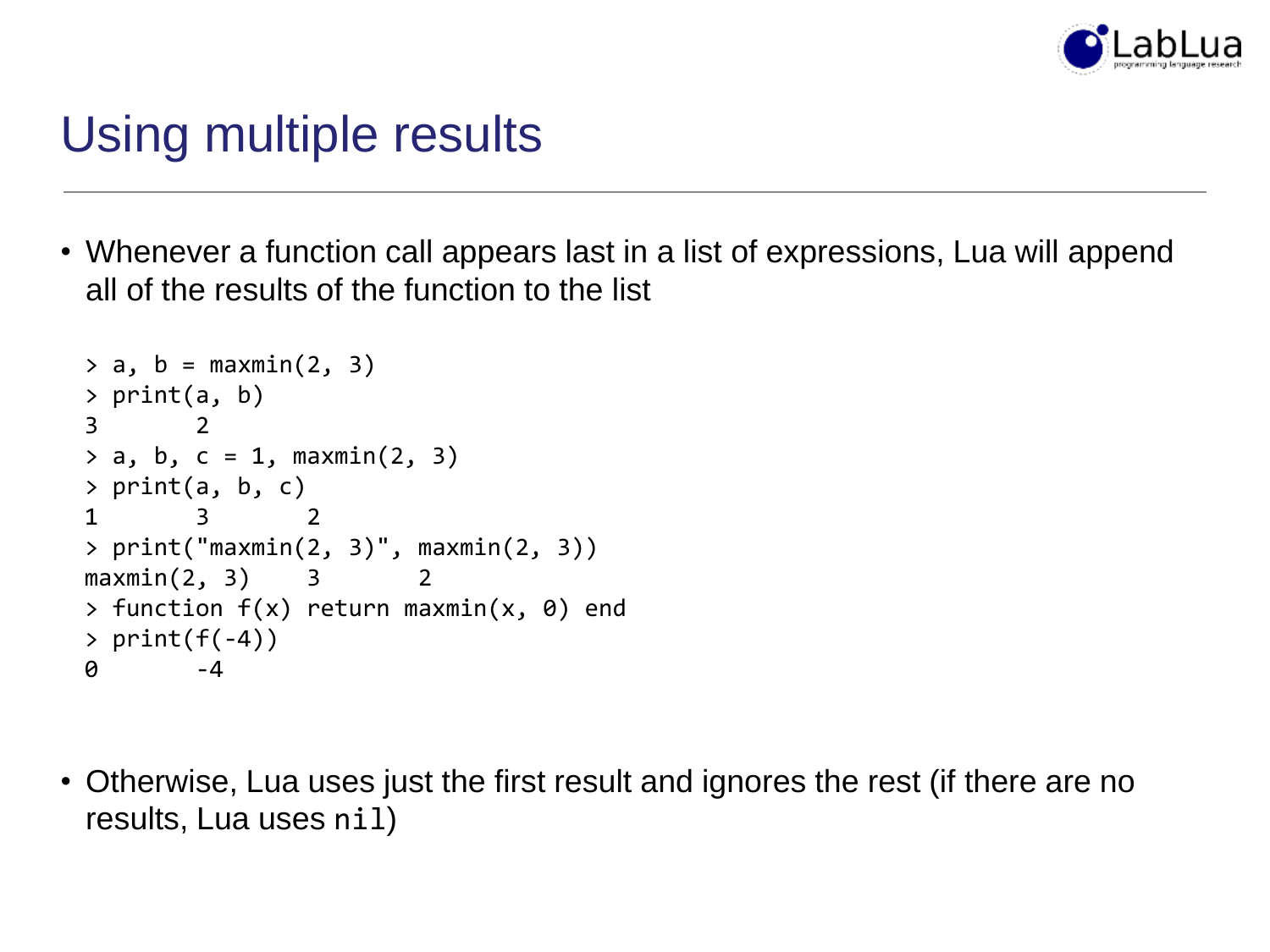

# Using multiple results (2)

• Using just a single result from a function that returns multiple results:

```
> a, b = maxmin(2, 3), 5> print(a, b)
3 5
> print(maxmin(2, 3), 5)
3 5
> print(maxmin(2, 3) + 2)5
> a, b = (maximum(2,3))> print(a, b)
3 nil
> print((maximum(2,3))))3
```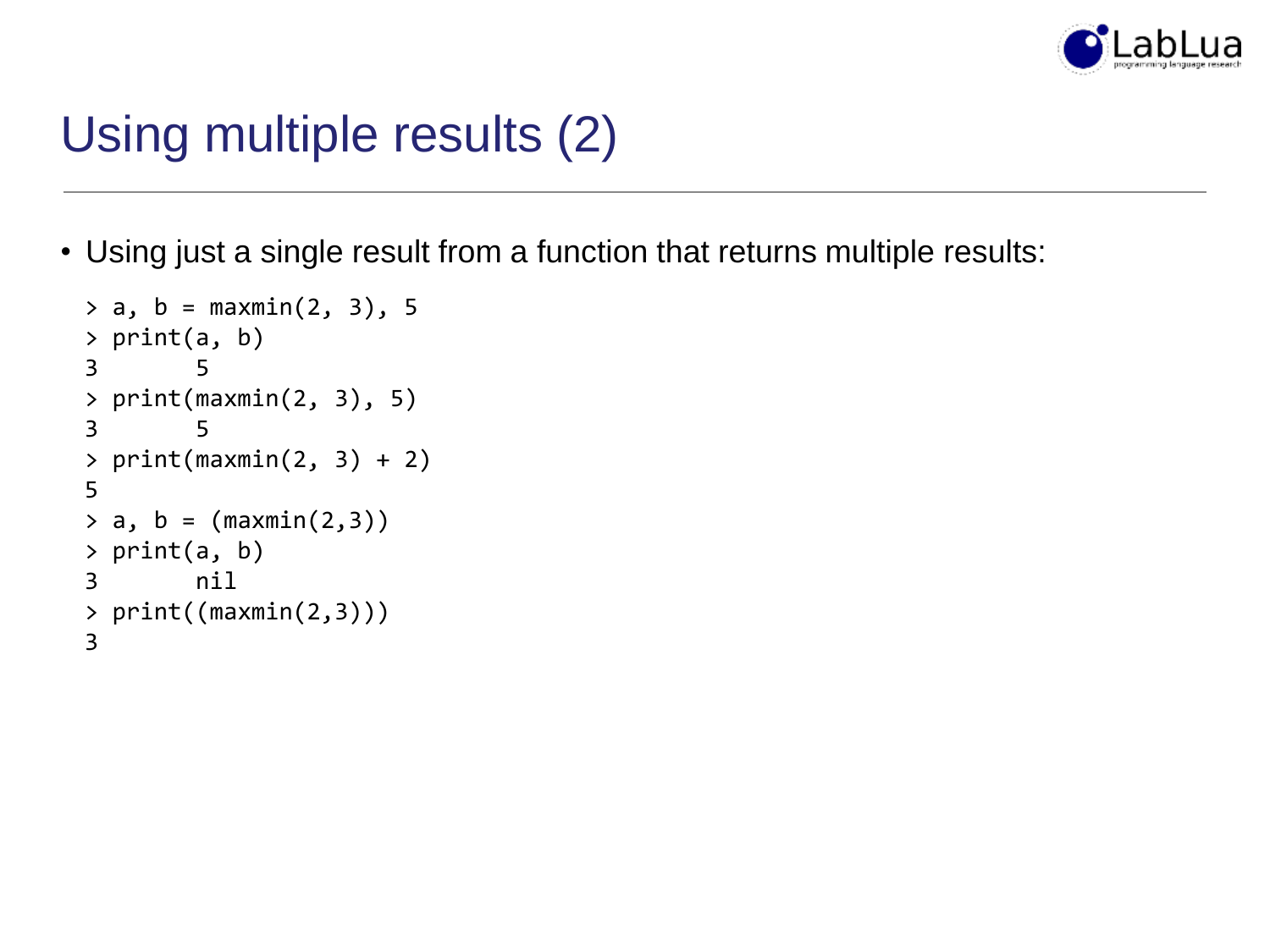

### Variadic functions

- The last parameter of a function can be the special token  $\dots$
- All of the arguments passed to the function from the position of the  $\dots$ parameter forward will be produced by ... inside the function

```
> function id(...) return ... end
> print(id(1, 2, 3))
1 2 3
function printf(fmt, ...)
 io.write(string.format(fmt, ...))
end
```

```
> printf("%s(%d, %d)\n", "maxmin", 2, 3)
maxmin(2, 3)
```